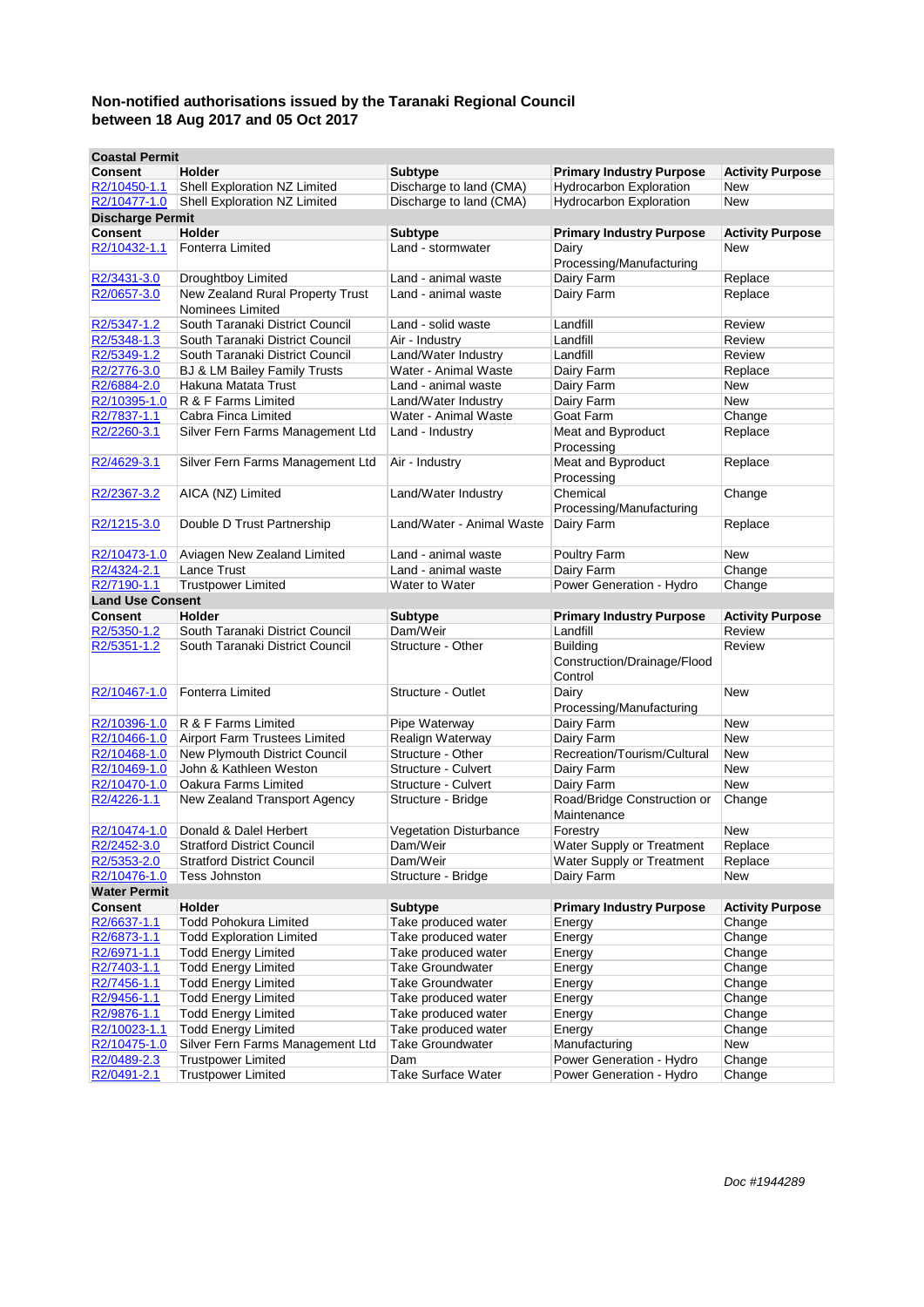| <b>Water Permit</b> |                |                               |                                                                                       |         |
|---------------------|----------------|-------------------------------|---------------------------------------------------------------------------------------|---------|
| <b>Consent</b>      | <b>Holder</b>  | <b>Subtype</b>                | <b>Primary Industry Purpose Activity Purpose</b>                                      |         |
| R2/0195-3.0         |                |                               | Stratford District Council   Take Surface Water   Water Supply or Treatment   Replace |         |
| R2/5571-2.0         | Jimian Limited | Take Surface Water Dairy Farm |                                                                                       | Replace |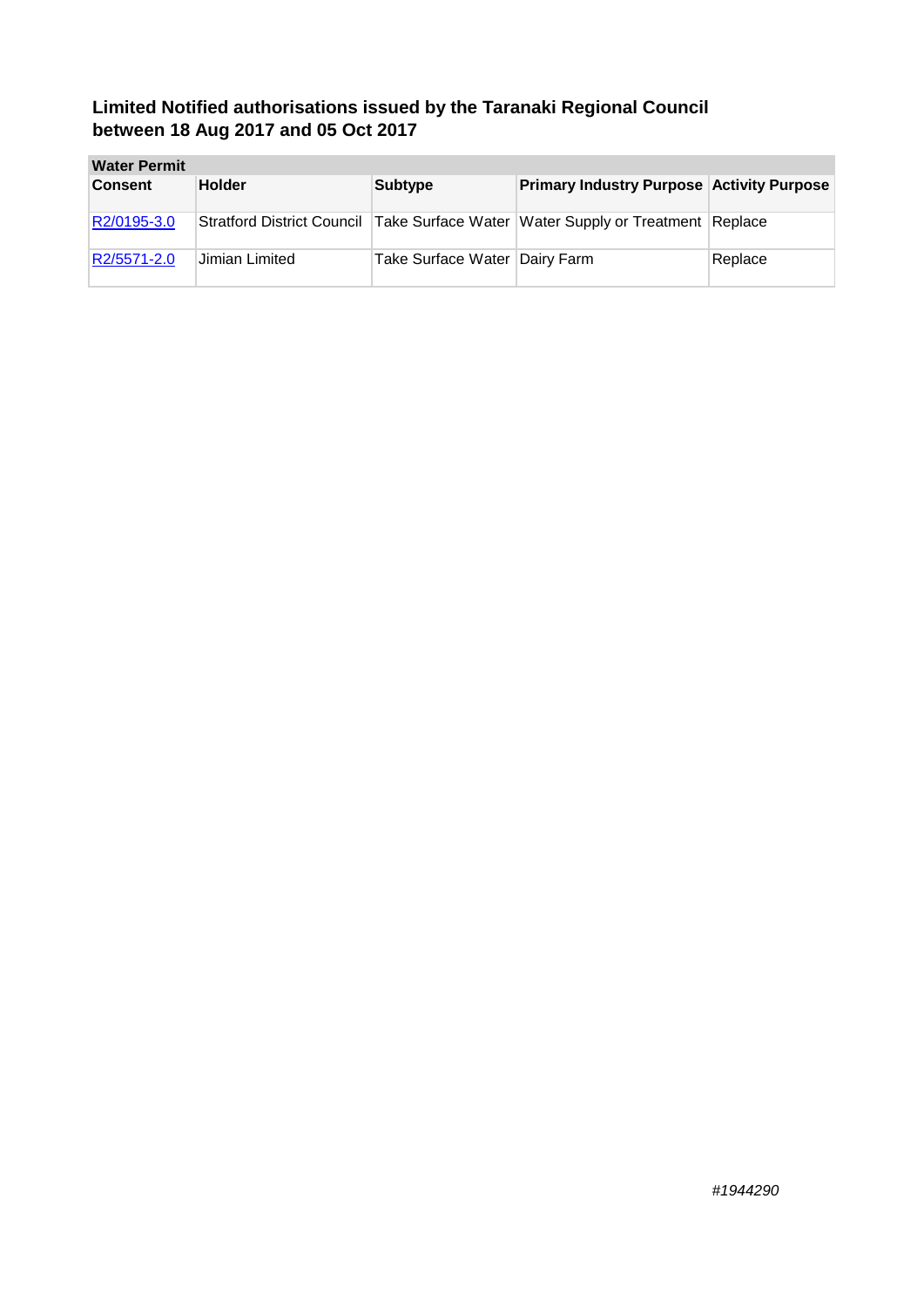| R2/10432-1.1                                                                                                                                 | <b>Commencement Date: 18 Aug 2017</b>                                                                  |  |
|----------------------------------------------------------------------------------------------------------------------------------------------|--------------------------------------------------------------------------------------------------------|--|
| Fonterra Limited                                                                                                                             | Expiry Date: 01 Jun 2022                                                                               |  |
| PO Box 444, Hawera 4640                                                                                                                      | <b>Review Dates:</b><br><b>Activity Class: Controlled</b>                                              |  |
| Location: Manaia Road, Kapuni                                                                                                                | <b>Application Purpose: New</b>                                                                        |  |
| To discharge stormwater and sediment from earthworks associated with the construction<br>of a stormwater containment pond onto and into land |                                                                                                        |  |
| $R2/3431-3.0$                                                                                                                                | <b>Commencement Date: 18 Aug 2017</b>                                                                  |  |
| Droughtboy Limited                                                                                                                           | Expiry Date: 01 Dec 2041                                                                               |  |
| 191 Mangawhero Road, RD 29, Hawera 4679                                                                                                      | Review Dates: 01/06/2023, 01/06/2029,<br>01/06/2035<br><b>Activity Class: Controlled</b>               |  |
| Location: 191 Mangawhero Road, Hawera                                                                                                        | <b>Application Purpose: Replace</b>                                                                    |  |
| To discharge farm dairy effluent onto land                                                                                                   |                                                                                                        |  |
|                                                                                                                                              |                                                                                                        |  |
|                                                                                                                                              |                                                                                                        |  |
| $R2/0657-3.0$                                                                                                                                | <b>Commencement Date: 21 Aug 2017</b>                                                                  |  |
| New Zealand Rural Property Trust Nominees<br>Limited                                                                                         | Expiry Date: 01 Dec 2041                                                                               |  |
| Brian Burrough - Chief Executive Officer, PO<br>Box 783, Hastings 4156                                                                       | Review Dates: 01/06/2023, 01/06/2029,<br>01/06/2035                                                    |  |
|                                                                                                                                              | <b>Activity Class: Controlled</b>                                                                      |  |
| Location: 97 Upper Glenn Road, Manaia                                                                                                        | <b>Application Purpose: Replace</b>                                                                    |  |
| To discharge farm dairy effluent onto land                                                                                                   |                                                                                                        |  |
| $R2/5347-1.2$                                                                                                                                | <b>Commencement Date: 24 Aug 2017</b>                                                                  |  |
| South Taranaki District Council                                                                                                              |                                                                                                        |  |
| Chief Executive, Private Bag 902, Hawera 4640 Review Dates: $01/12/2017$ , $01/06/2018$ ,                                                    | Expiry Date: 01 Jun 2034<br>01/06/2019, 01/06/2023, 01/06/2029<br><b>Activity Class: Discretionary</b> |  |
| Location: Central Landfill, Rotokare Road,<br>Eltham                                                                                         | <b>Application Purpose: Review</b>                                                                     |  |

To review conditions to provide additional opportunities to review the consent conditions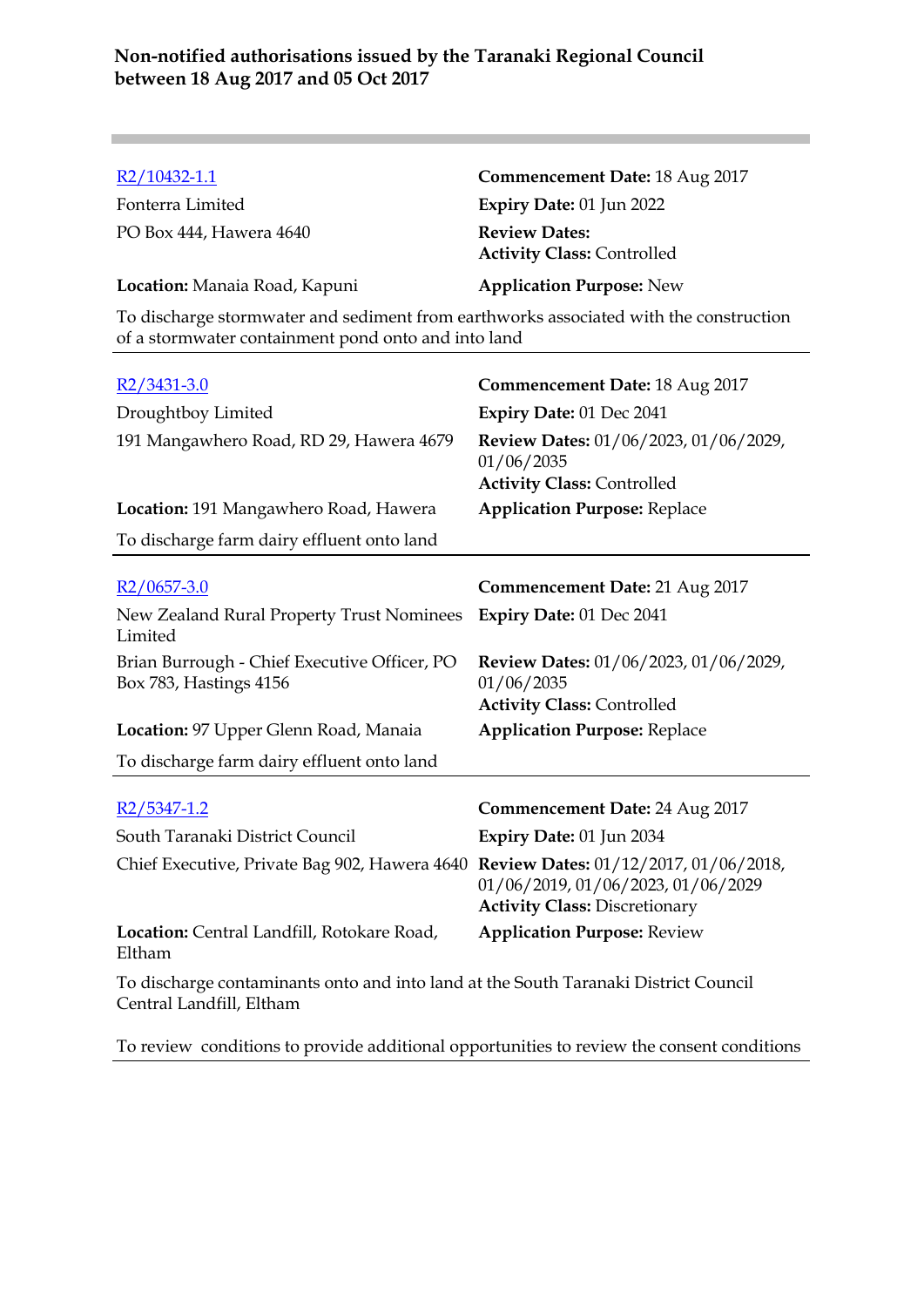| R2/5348-1.3                                                                         | Commencement Date: 24 Aug 2017                                             |
|-------------------------------------------------------------------------------------|----------------------------------------------------------------------------|
| South Taranaki District Council                                                     | Expiry Date: 01 Jun 2034                                                   |
| Chief Executive, Private Bag 902, Hawera 4640 Review Dates: 01/12/2017, 01/06/2018, | 01/06/2019, 01/06/2023, 01/06/2029<br><b>Activity Class: Discretionary</b> |
| Location: Central Landfill, Rotokare Road,<br>Eltham                                | <b>Application Purpose: Review</b>                                         |

To discharge emissions into the air from landfilling activities at the South Taranaki District Council Central Landfill, Eltham

To review conditions to provide additional opportunities to review the consent conditions

| R <sub>2</sub> /5349-1.2                                                            | Commencement Date: 24 Aug 2017                                             |
|-------------------------------------------------------------------------------------|----------------------------------------------------------------------------|
| South Taranaki District Council                                                     | Expiry Date: 01 Jun 2034                                                   |
| Chief Executive, Private Bag 902, Hawera 4640 Review Dates: 01/12/2017, 01/06/2018, | 01/06/2019, 01/06/2023, 01/06/2029<br><b>Activity Class: Discretionary</b> |
| Location: Central Landfill, Rotokare Road,<br>Eltham                                | <b>Application Purpose: Review</b>                                         |

To discharge up to 15,000 cubic metres/day of uncontaminated stormwater and 4,000 cubic metres/day of treated stormwater from the South Taranaki District Council Central Landfill, Eltham, onto and into land and into an unnamed tributary of the Waingongoro River

To review conditions to provide additional opportunities to review the consent conditions

| R <sub>2</sub> /5350-1.2                                                            | Commencement Date: 24 Aug 2017                                             |
|-------------------------------------------------------------------------------------|----------------------------------------------------------------------------|
| South Taranaki District Council                                                     | Expiry Date: 01 Jun 2034                                                   |
| Chief Executive, Private Bag 902, Hawera 4640 Review Dates: 01/12/2017, 01/06/2018, | 01/06/2019, 01/06/2023, 01/06/2029<br><b>Activity Class: Discretionary</b> |
| Location: Central Landfill, Rotokare Road,<br>Eltham                                | <b>Application Purpose: Review</b>                                         |
|                                                                                     |                                                                            |

To dam and divert water around the South Taranaki District Council Central Landfill, Eltham, in the headwaters of an unnamed tributary of the Waingongoro River

To review conditions to provide additional opportunities to review the consent conditions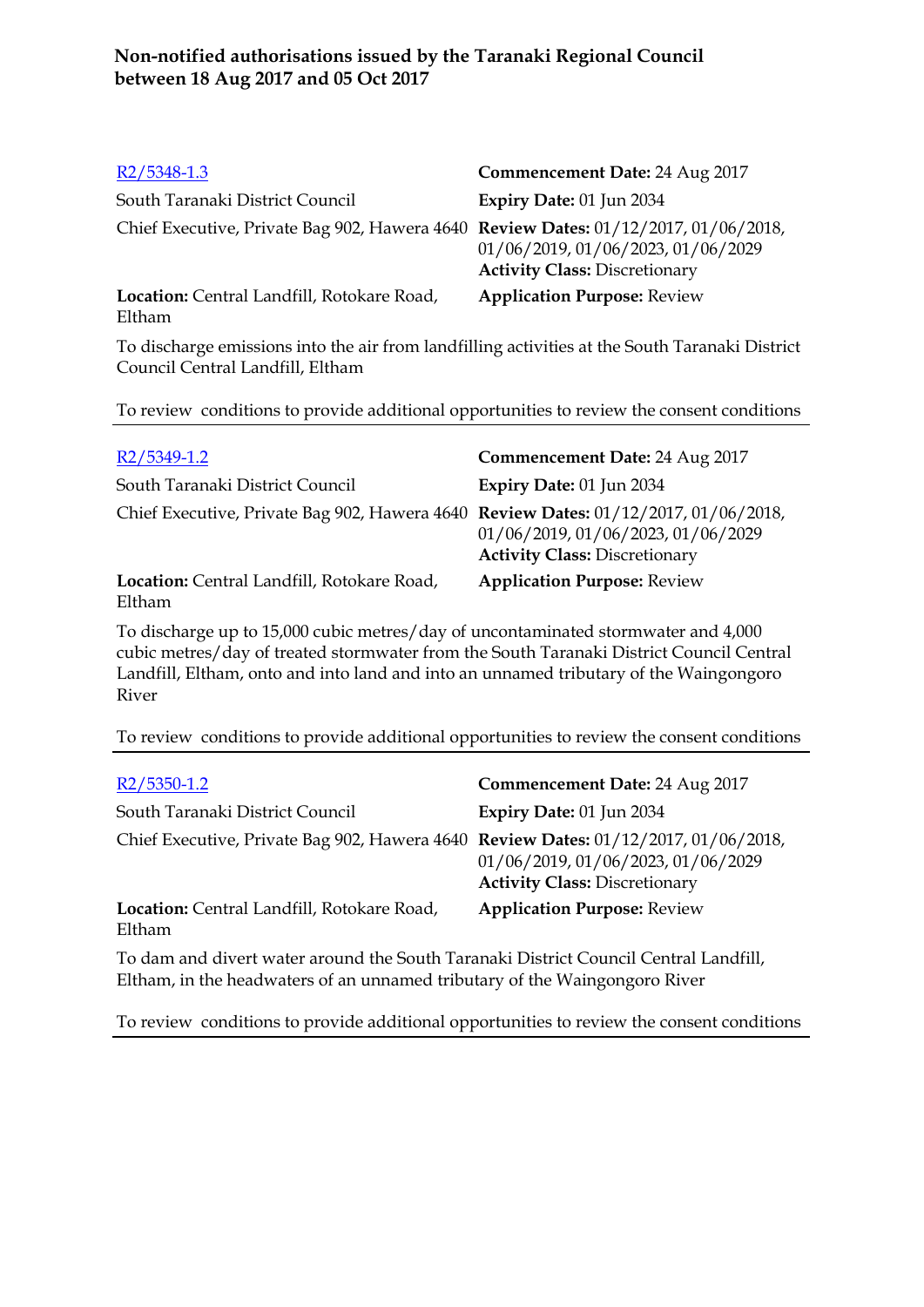| $R2/5351-1.2$                                                                       | Commencement Date: 24 Aug 2017                                             |
|-------------------------------------------------------------------------------------|----------------------------------------------------------------------------|
| South Taranaki District Council                                                     | Expiry Date: 01 Jun 2034                                                   |
| Chief Executive, Private Bag 902, Hawera 4640 Review Dates: 01/12/2017, 01/06/2018, | 01/06/2019, 01/06/2023, 01/06/2029<br><b>Activity Class: Discretionary</b> |
| Location: Central Landfill, Rotokare Road,<br>Eltham                                | <b>Application Purpose: Review</b>                                         |

To erect, place and maintain structures in the beds of unnamed tributaries of the Waingongoro River for the construction and maintenance of the South Taranaki District Council Central Landfill, Eltham

To review conditions to provide additional opportunities to review the consent conditions

| $R2/2776-3.0$                         | <b>Commencement Date: 25 Aug 2017</b>                                                    |
|---------------------------------------|------------------------------------------------------------------------------------------|
| BJ & LM Bailey Family Trusts          | Expiry Date: 01 Dec 2041                                                                 |
| 100A Poto Road, RD 21, Stratford 4391 | Review Dates: 01/06/2023, 01/06/2029,<br>01/06/2035<br><b>Activity Class: Controlled</b> |
| Location: 652 Opunake Road, Stratford | <b>Application Purpose: Replace</b>                                                      |

To discharge farm dairy effluent onto land, and until 1 June 2020 after treatment in an oxidation pond system, via overland flow into an unnamed tributary of the Waingongoro River

| R <sub>2</sub> /6884-2.0                                                                | Commencement Date: 29 Aug 2017                                               |  |
|-----------------------------------------------------------------------------------------|------------------------------------------------------------------------------|--|
| Hakuna Matata Trust                                                                     | Expiry Date: 01 Dec 2041                                                     |  |
| 191 Mangawhero Road, RD 29, Auroa, Hawera Review Dates: 01/06/2023, 01/06/2029,<br>4679 | 01/06/2035<br><b>Activity Class: Controlled</b>                              |  |
| Location: 191 Mangawhero Road, Auroa                                                    | <b>Application Purpose: New</b>                                              |  |
| To discharge farm dairy effluent onto land                                              |                                                                              |  |
| R2/10467-1.0                                                                            | Commencement Date: 30 Aug 2017                                               |  |
| Fonterra Limited                                                                        | Expiry Date: 01 Jun 2035                                                     |  |
| Private Bag 1, Edgecumbe 3160                                                           | Review Dates: 01/06/2023, 01/06/2029<br><b>Activity Class: Discretionary</b> |  |
| Location: Manaia Road, Kapuni                                                           | <b>Application Purpose: New</b>                                              |  |
| To install a stormwater outlet structure in the Kaupokonui Stream                       |                                                                              |  |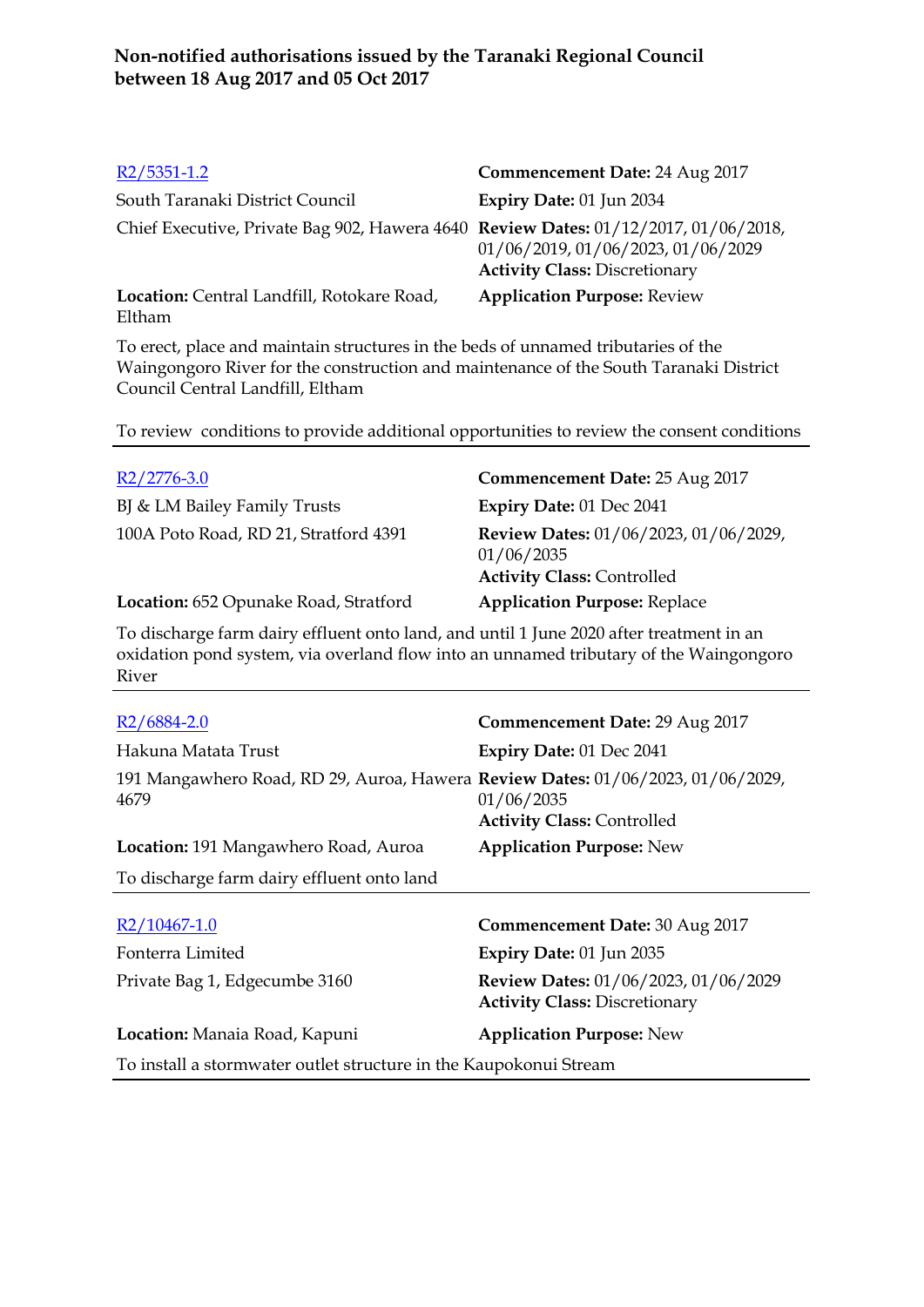| R2/10395-1.0                                                                                              | Commencement Date: 30 Aug 2017                                                                                    |
|-----------------------------------------------------------------------------------------------------------|-------------------------------------------------------------------------------------------------------------------|
| R & F Farms Limited                                                                                       | Expiry Date: 01 Jun 2034                                                                                          |
| C/- Stewart Fisher, 579 Manawapou Road, RD Review Dates: $01/06/2019$ , $01/06/2021$ ,<br>12, Hawera 4672 | 01/06/2023, 01/06/2025, 01/06/2027,<br>01/06/2029, 01/06/2031, 01/06/2033<br><b>Activity Class: Discretionary</b> |
| Location: 579 Manawapou Road, Hawera                                                                      | <b>Application Purpose: New</b>                                                                                   |

To discharge stormwater and leachate in association with a closed dump site onto and into land, and into an unnamed tributary of the Tangahoe River

| R2/10396-1.0                                                                                        | Commencement Date: 30 Aug 2017                                                                                    |
|-----------------------------------------------------------------------------------------------------|-------------------------------------------------------------------------------------------------------------------|
| R & F Farms Limited                                                                                 | Expiry Date: 01 Jun 2034                                                                                          |
| C/- Stewart Fisher, 579 Manawapou Road, RD Review Dates: 01/06/2019, 01/06/2021,<br>12, Hawera 4672 | 01/06/2023, 01/06/2025, 01/06/2027,<br>01/06/2029, 01/06/2031, 01/06/2033<br><b>Activity Class: Discretionary</b> |
| Location: 579 Manawapou Road, Hawera                                                                | <b>Application Purpose: New</b>                                                                                   |
|                                                                                                     |                                                                                                                   |

To disturb the bed of an unnamed tributary of the Tangahoe River, including associated stream piping and stream bed reclamation

| $R2/10466-1.0$                                        | Commencement Date: 01 Sep 2017                                               |  |
|-------------------------------------------------------|------------------------------------------------------------------------------|--|
| Airport Farm Trustees Limited                         | Expiry Date: 01 Jun 2034                                                     |  |
| 58 Airport Drive, RD 3, New Plymouth 4373             | Review Dates: 01/06/2022, 01/06/2028<br><b>Activity Class: Discretionary</b> |  |
| Location: 3326 Mountain Road, Midhirst                | <b>Application Purpose: New</b>                                              |  |
| To realign an unnamed tributary of the Kahouri Stream |                                                                              |  |
|                                                       |                                                                              |  |

| $R2/6637-1.1$                                                                                                 | Commencement Date: 05 Sep 2017                               |
|---------------------------------------------------------------------------------------------------------------|--------------------------------------------------------------|
| Todd Pohokura Limited                                                                                         | Expiry Date: 01 Jun 2020                                     |
| PO Box 802, New Plymouth 4310                                                                                 | <b>Review Dates:</b><br><b>Activity Class: Discretionary</b> |
| Location: Terrace-A wellsite, Airport Drive,<br>Bell Block (Property owner: New Plymouth<br>District Council) | <b>Application Purpose: Change</b>                           |

To take groundwater, including the incidental take of heat and energy, that may be encountered as produced water during hydrocarbon exploration and production activities at the Terrace-A wellsite

Change of conditions to include the incidental take of geothermal heat and energy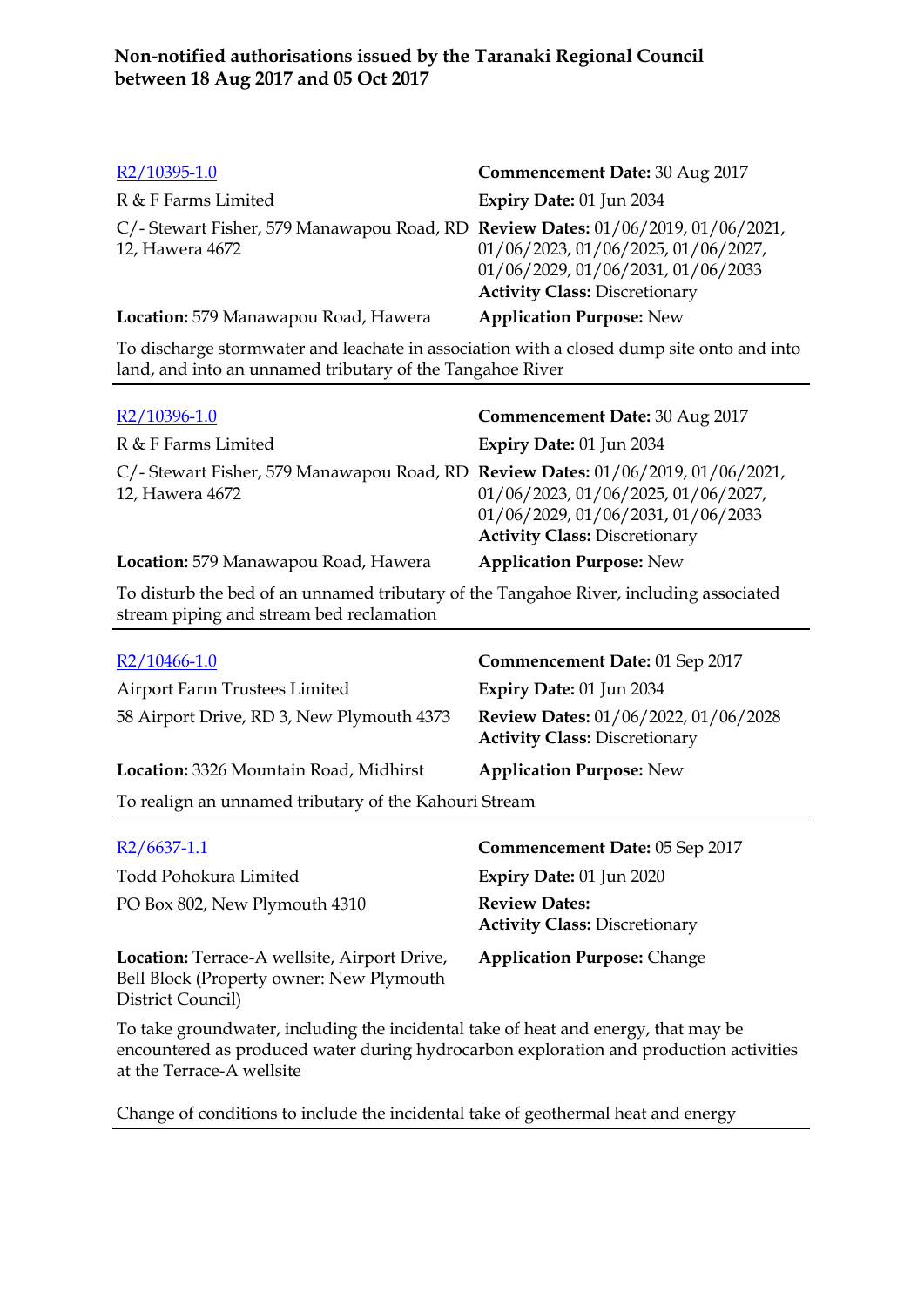| $R2/6873-1.1$                                                                                    | Commencement Date: 05 Sep 2017                                          |
|--------------------------------------------------------------------------------------------------|-------------------------------------------------------------------------|
| <b>Todd Exploration Limited</b>                                                                  | Expiry Date: 01 Jun 2024                                                |
| PO Box 802, New Plymouth 4340                                                                    | <b>Review Dates: 01/06/2018</b><br><b>Activity Class: Discretionary</b> |
| Location: Te Kiri-B wellsite, 442 Upper Kina<br>Road, Rahotu (Property owner: PJ & IG<br>Mullan) | <b>Application Purpose: Change</b>                                      |

To take groundwater, including the incidental take of heat and energy, that may be encountered as produced water during hydrocarbon exploration and production activities at the Te Kiri-B wellsite

Change of conditions to include the incidental take of geothermal heat and energy

| $R2/6971-1.1$                                                                         | Commencement Date: 05 Sep 2017                               |
|---------------------------------------------------------------------------------------|--------------------------------------------------------------|
| <b>Todd Energy Limited</b>                                                            | <b>Expiry Date: 01 Jun 2021</b>                              |
| PO Box 802, New Plymouth 4340                                                         | <b>Review Dates:</b><br><b>Activity Class: Discretionary</b> |
| Location: Mangahewa-C wellsite, Tikorangi<br>Road East, Waitara (Property owner: Todd | <b>Application Purpose: Change</b>                           |

To take groundwater, including the incidental take of heat and energy, that may be encountered as produced water during hydrocarbon exploration and production activities at the Mangahewa-C wellsite

Change of conditions to include the incidental take of geothermal heat and energy

Todd Energy Limited **Expiry Date:** 01 Jun 2021 PO Box 802, New Plymouth 4340 **Review Dates:**

Mangahewa Farm Limited)

**Location:** Mangahewa-D wellsite, Rimutauteka Road, Inglewood (Property owner: KV & SJ Collins)

R2/7403-1.1 **Commencement Date:** 05 Sep 2017 **Activity Class:** Discretionary

**Application Purpose:** Change

To take groundwater, including the incidental take of heat and energy, that may be encountered as produced water during hydrocarbon exploration and production activities at the Mangahewa-D wellsite

Change of conditions to include the incidental take of geothermal heat and energy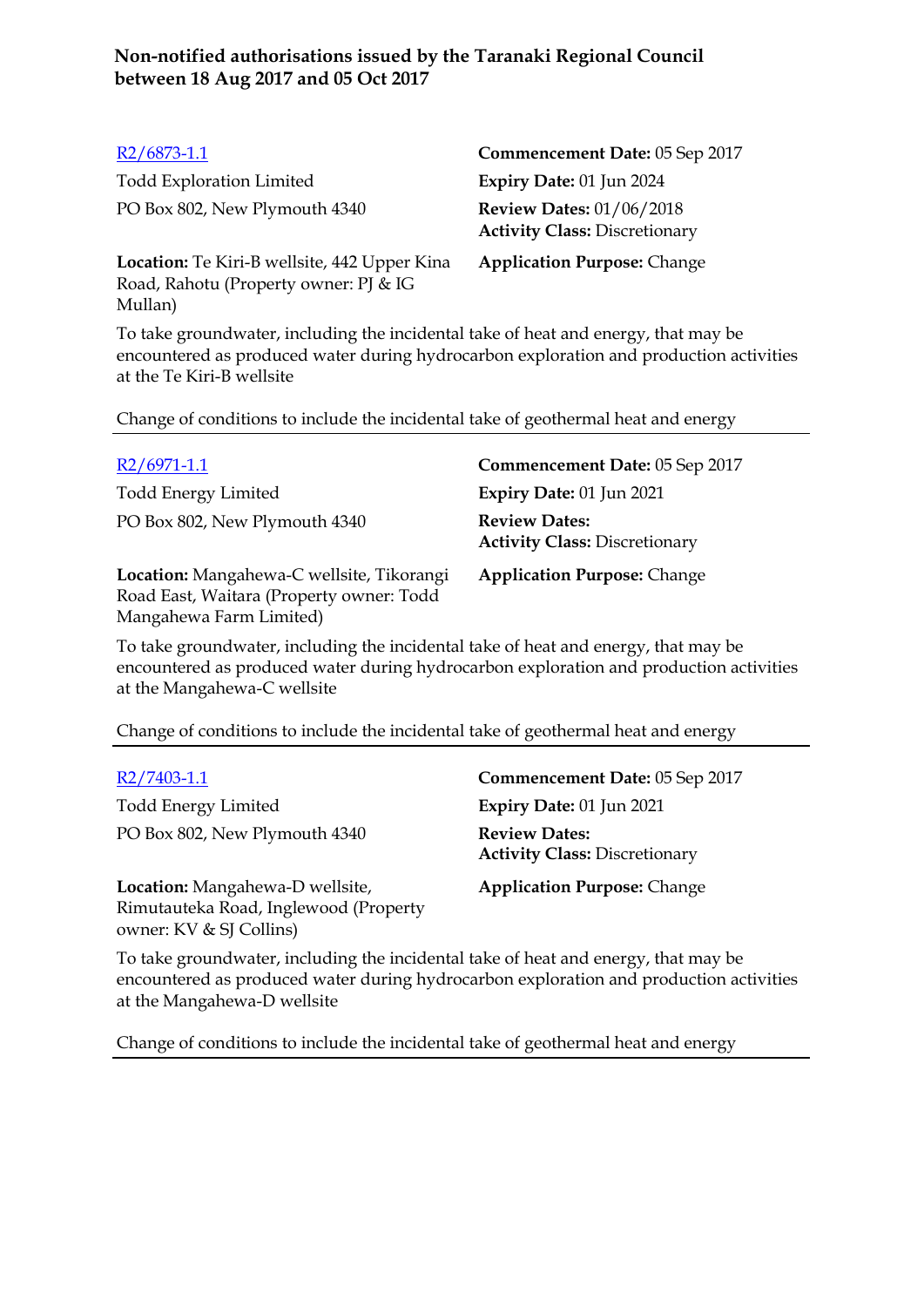| $R2/7456-1.1$                                                                         | Commencement Date: 05 Sep 2017                               |
|---------------------------------------------------------------------------------------|--------------------------------------------------------------|
| <b>Todd Energy Limited</b>                                                            | Expiry Date: 01 Jun 2021                                     |
| PO Box 802, New Plymouth 4340                                                         | <b>Review Dates:</b><br><b>Activity Class: Discretionary</b> |
| Location: Mystone-A wellsite, Rimutauteka<br>Road, Inglewood (Property owner: Codylan | <b>Application Purpose: Change</b>                           |

Farms Limited)

To take groundwater, including the incidental take of heat and energy, that may be encountered as produced water during hydrocarbon exploration and production activities at the Mystone-A wellsite

Change of conditions to include the incidental take of geothermal heat and energy

| $R2/9456-1.1$                                                                                       | Commencement Date: 05 Sep 2017                                          |
|-----------------------------------------------------------------------------------------------------|-------------------------------------------------------------------------|
| <b>Todd Energy Limited</b>                                                                          | Expiry Date: 01 Jun 2027                                                |
| PO Box 802, New Plymouth 4340                                                                       | <b>Review Dates: 01/06/2021</b><br><b>Activity Class: Discretionary</b> |
| Location: Mangahewa-E wellsite, Tikorangi<br>Road East, Waitara (Property owner: KA & LE<br>Sarten) | <b>Application Purpose: Change</b>                                      |

To take groundwater, including the incidental take of heat and energy, that may be encountered as produced water during hydrocarbon exploration and production activities at the Mangahewa-E wellsite

Change of conditions to include the incidental take of geothermal heat and energy

| $R2/9876-1.1$                                                                                                           | Commencement Date: 05 Sep 2017                                               |
|-------------------------------------------------------------------------------------------------------------------------|------------------------------------------------------------------------------|
| <b>Todd Energy Limited</b>                                                                                              | Expiry Date: 01 Jun 2030                                                     |
| PO Box 802, New Plymouth 4340                                                                                           | Review Dates: 01/06/2018, 01/06/2024<br><b>Activity Class: Discretionary</b> |
| Location: Te Kiri North-A wellsite, 831 Kina<br>Road, Opunake (Property owners: Harvey<br>Agricultural Holding Limited) | <b>Application Purpose: Change</b>                                           |

To take groundwater, including the incidental take of heat and energy, that may be encountered as produced water during hydrocarbon exploration and production activities at the Te Kiri-A wellsite

Change of conditions to include the incidental take of geothermal heat and energy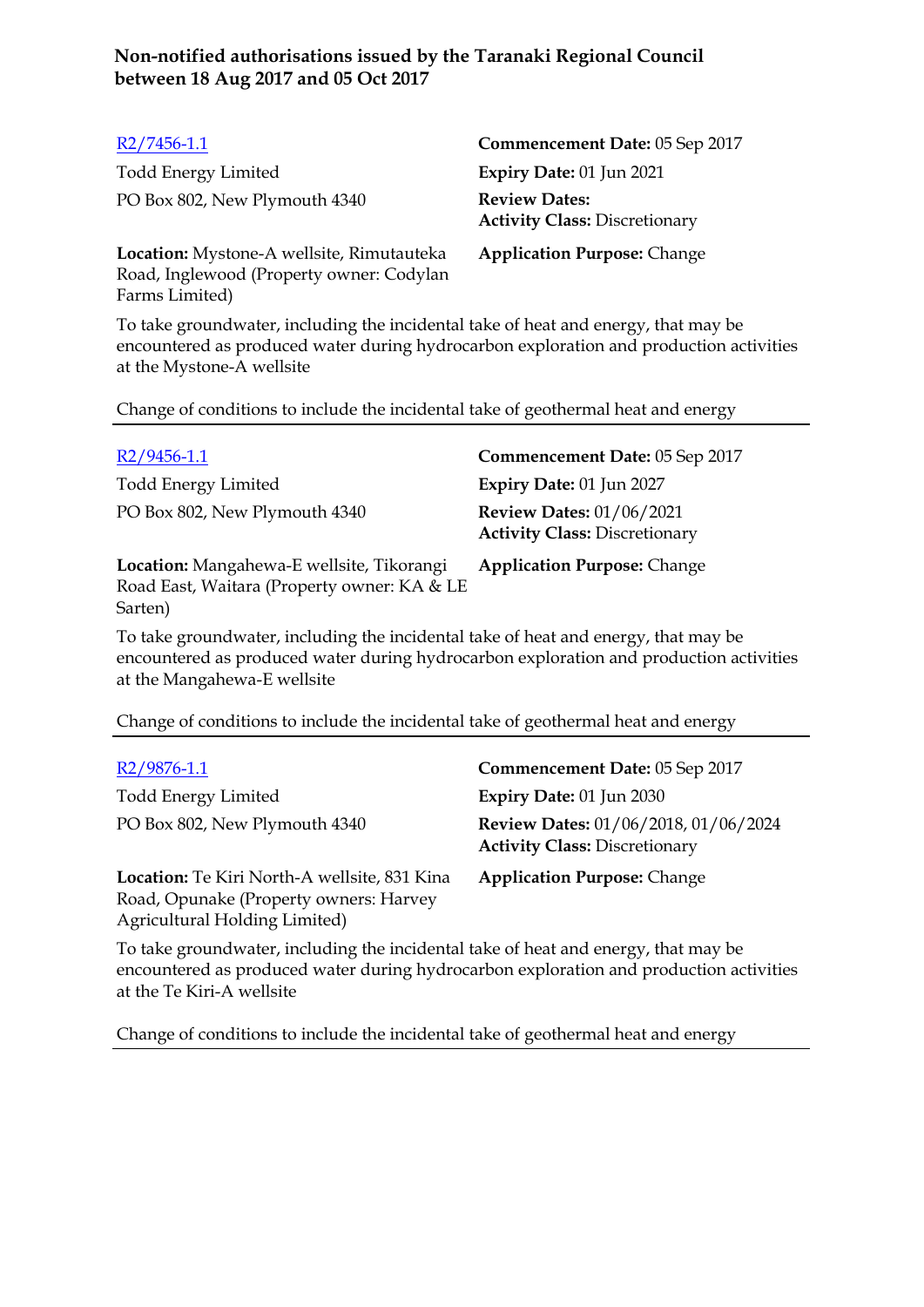| $R2/10023-1.1$                                             | Commencement Date: 05 Sep 2017                                               |
|------------------------------------------------------------|------------------------------------------------------------------------------|
| <b>Todd Energy Limited</b>                                 | <b>Expiry Date: 01 Jun 2033</b>                                              |
| PO Box 802, New Plymouth 4340                              | Review Dates: 01/06/2021, 01/06/2027<br><b>Activity Class: Discretionary</b> |
| Location: Mangahewa-G wellsite, Otaraoa<br>Road, Tikorangi | <b>Application Purpose: Change</b>                                           |

To take groundwater, including the incidental take of heat and energy, that may be encountered as produced water during hydrocarbon exploration and production activities at the Mangahewa-G wellsite

Change of conditions to include the incidental take of geothermal heat and energy

| R2/7837-1.1                         | Commencement Date: 06 Sep 2017                                          |
|-------------------------------------|-------------------------------------------------------------------------|
| Cabra Finca Limited                 | Expiry Date: 01 Dec 2027                                                |
| 1808 Mokau Road, Uruti, Urenui 4379 | <b>Review Dates: 01/06/2021</b><br><b>Activity Class: Discretionary</b> |
| Location: 1808 Mokau Road, Uruti    | <b>Application Purpose: Change</b>                                      |
| 1. 1 $\cdots$ 1 $\cdots$ $\cdots$   |                                                                         |

To discharge treated goat farm effluent from an oxidation pond treatment system into an unnamed tributary of the Mangahia Stream

Change of conditions to increase the herd size only

| $R2/10468-1.0$                                                                                                          | <b>Commencement Date: 06 Sep 2017</b>                                               |
|-------------------------------------------------------------------------------------------------------------------------|-------------------------------------------------------------------------------------|
| New Plymouth District Council                                                                                           | Expiry Date: 01 Jun 2032                                                            |
| Private Bag 2025, New Plymouth 4342                                                                                     | <b>Review Dates: 01/06/2020, 01/06/2026</b><br><b>Activity Class: Discretionary</b> |
| Location: Bowl of Brooklands Lake, Pukekura Application Purpose: New<br>Park, New Plymouth                              |                                                                                     |
| To excavate and install eight piles into the bed of the "Bowl of Brooklands Lake", a<br>tributary of the Huatoki Stream |                                                                                     |
| R2/10469-1.0                                                                                                            | <b>Commencement Date: 07 Sep 2017</b>                                               |
| John & Kathleen Weston                                                                                                  | <b>Expiry Date: 01 Jun 2033</b>                                                     |
|                                                                                                                         |                                                                                     |
| 71 Otaraoa Road, RD 43, Waitara 4383                                                                                    | Review Dates: 01/06/2021, 01/06/2027<br><b>Activity Class: Discretionary</b>        |
| Location: Otaraoa Road, Motunui                                                                                         | <b>Application Purpose: New</b>                                                     |
| To install a culvert in the Waipapa Stream, including the associated disturbance of the<br>stream bed                   |                                                                                     |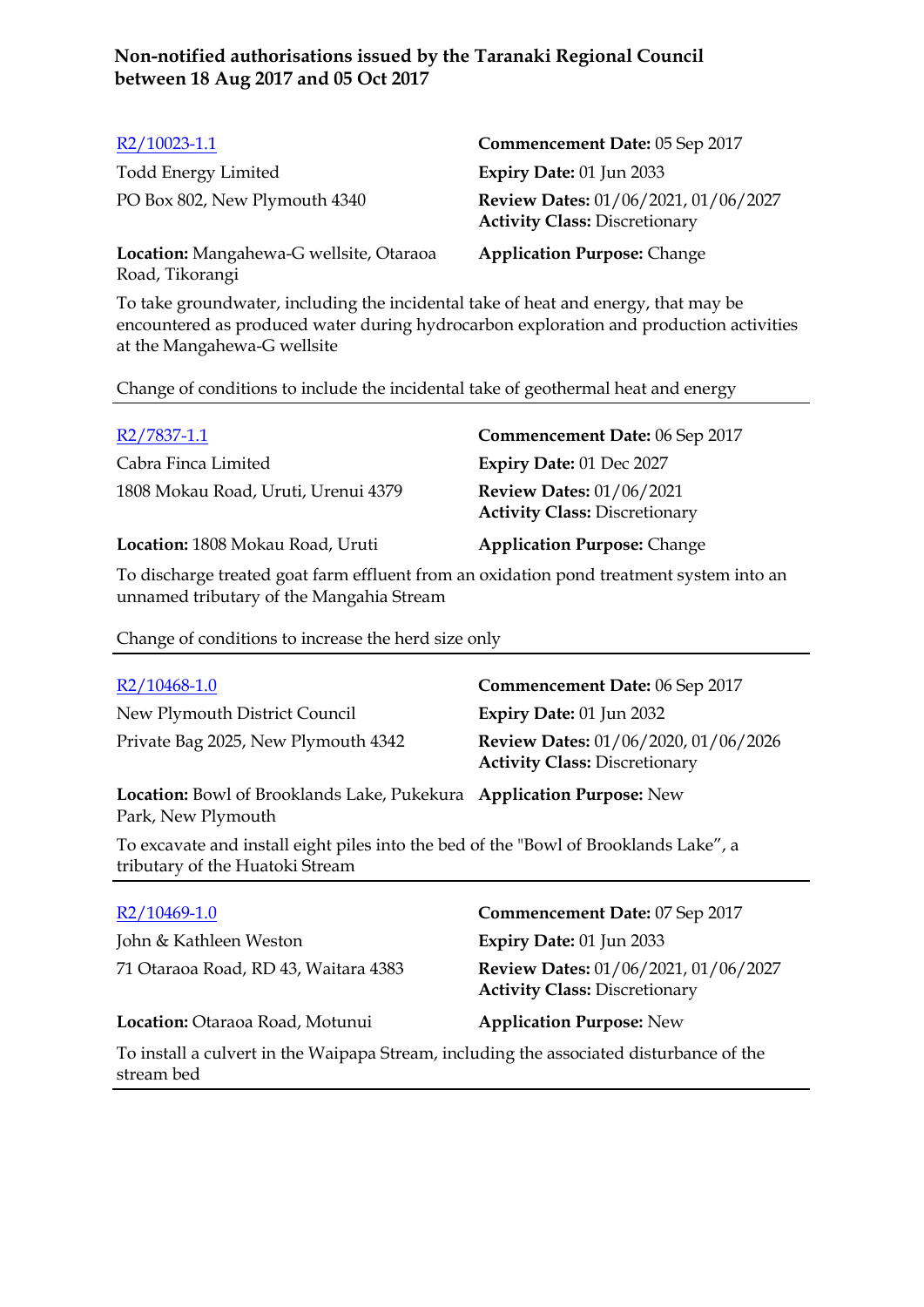| R2/10470-1.0                                     | Commencement Date: 08 Sep 2017                                               |
|--------------------------------------------------|------------------------------------------------------------------------------|
| Oakura Farms Limited                             | Expiry Date: 01 Jun 2037                                                     |
| Norton & Carol Moller, PO Box 20, Oakura<br>4345 | Review Dates: 01/06/2025, 01/06/2031<br><b>Activity Class: Discretionary</b> |
| Location: 240 Ahu Ahu Road, Oakura               | <b>Application Purpose: New</b>                                              |

To remove an existing culvert and install a new culvert in the Otupoto Stream, including the associated disturbance of the stream bed

| $R2/2260-3.1$                           | Commencement Date: 13 Sep 2017                                                                          |
|-----------------------------------------|---------------------------------------------------------------------------------------------------------|
| Silver Fern Farms Management Limited    | <b>Expiry Date: 01 Jun 2034</b>                                                                         |
| PO Box 941, Dunedin 9054                | Review Dates: 01/06/2022, 01/06/2025,<br>01/06/2028, 01/06/2031<br><b>Activity Class: Discretionary</b> |
| Location: Waiinui Beach Road, Waitotara | <b>Application Purpose: Replace</b>                                                                     |

To discharge to land wastewater by spray irrigation, stockyard solid wastes and stabilised sludge by spreading, from meat processing operations in the vicinity of the Waitotara River, including associated discharges to air

| $R2/4629-3.1$                                                                                             | Commencement Date: 13 Sep 2017                                               |
|-----------------------------------------------------------------------------------------------------------|------------------------------------------------------------------------------|
| Silver Fern Farms Management Limited                                                                      | Expiry Date: 01 Jun 2034                                                     |
| PO Box 941, Dunedin 9054                                                                                  | Review Dates: 01/06/2022, 01/06/2028<br><b>Activity Class: Discretionary</b> |
| Location: Waiinui Beach Road, Waitotara                                                                   | <b>Application Purpose: Replace</b>                                          |
| To discharge emissions into the air from various activities associated with meat processing<br>operations |                                                                              |

| $R2/4226-1.1$                                                                                                                                                                                                                                                                      | Commencement Date: 18 Sep 2017       |
|------------------------------------------------------------------------------------------------------------------------------------------------------------------------------------------------------------------------------------------------------------------------------------|--------------------------------------|
| New Zealand Transport Agency                                                                                                                                                                                                                                                       | Expiry Date: 01 Jun 2027             |
| PO Box 5084, Lambton Quay, Wellington 6145 Review Dates:                                                                                                                                                                                                                           | <b>Activity Class: Discretionary</b> |
| <b>Location:</b> SH3, Waitara Bypass, Waitara                                                                                                                                                                                                                                      | <b>Application Purpose: Change</b>   |
| To authorise:<br>1) use, placement and reconstruction of the State Highway 3 Waitara Bypass Bridge,<br>causeway and associated structures, including protective works; and<br>$\Omega$ , account the constant that the constitution of the constance of constant that the function |                                      |

2) excavation to maintain the capacity of the waterway beneath the bridge; in, on, under and over the Waitara River bed

Change of conditions to reduce the frequency that cross sectional surveys under the bridge are undertaken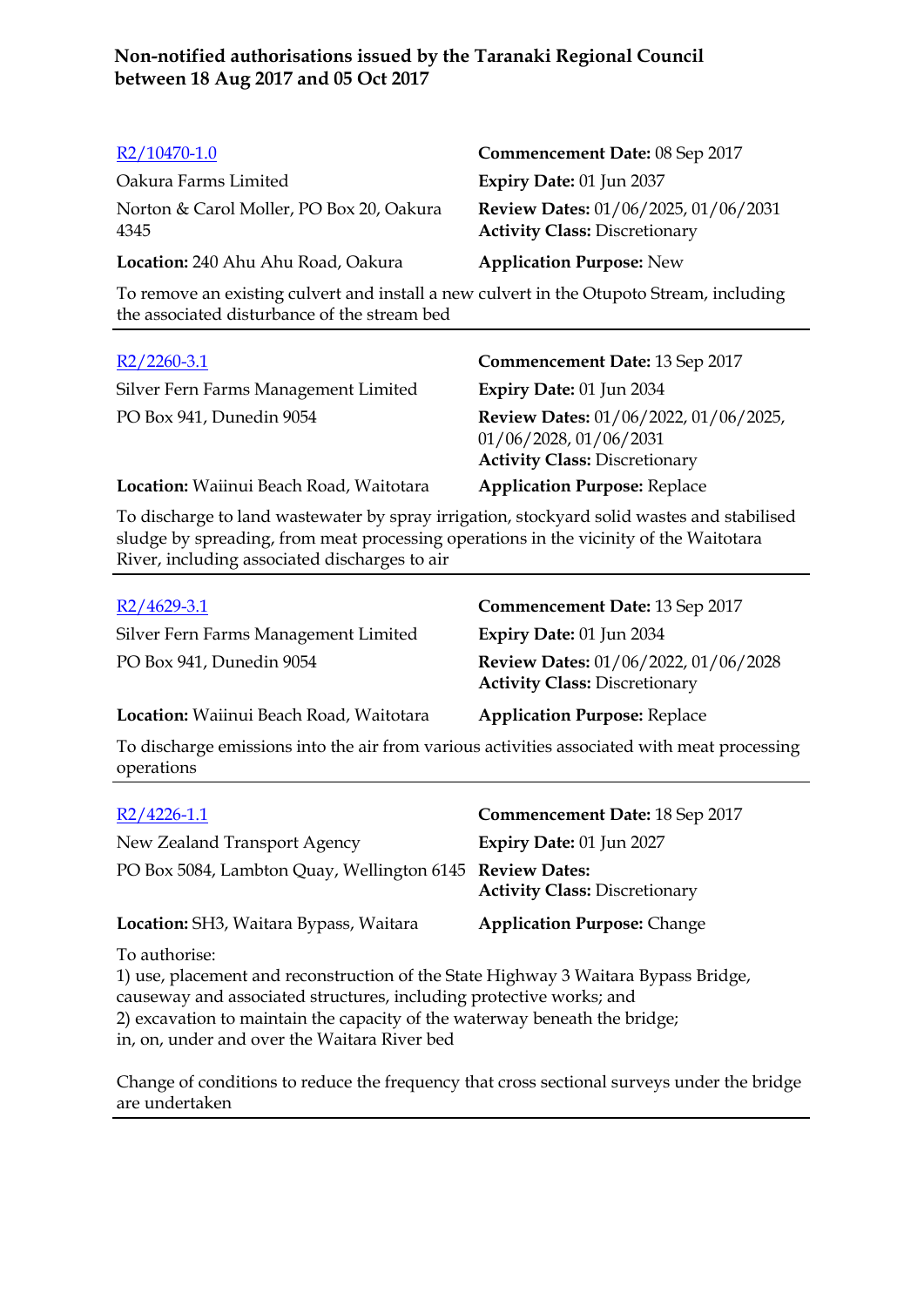| $R2/2367-3.2$                          | Commencement Date: 20 Sep 2017                                                                          |
|----------------------------------------|---------------------------------------------------------------------------------------------------------|
| AICA (NZ) Limited                      | <b>Expiry Date: 01 Jun 2032</b>                                                                         |
| Private Bag 2055, New Plymouth 4342    | Review Dates: 01/06/2018, 01/06/2019,<br>01/06/2020, 01/06/2026<br><b>Activity Class: Discretionary</b> |
| Location: 149 Corbett Road, Bell Block | <b>Application Purpose: Change</b>                                                                      |
|                                        |                                                                                                         |

To discharge stormwater from a chemical manufacturing complex to land via irrigation and into a wetland at the headwaters of the Waitaha Stream

Change of conditions to provide for the discharge of stormwater to land by irrigation

| $R2/10475-1.0$                                                                   | Commencement Date: 20 Sep 2017                               |
|----------------------------------------------------------------------------------|--------------------------------------------------------------|
| Silver Fern Farms Management Limited                                             | Expiry Date: 01 Dec 2017                                     |
| PO Box 941, Dunedin 9054                                                         | <b>Review Dates:</b><br><b>Activity Class: Discretionary</b> |
| Location: Waiinu Beach Road, Waitotara                                           | <b>Application Purpose: New</b>                              |
| To take groundwater to conduct pump testing on three bores at the Waitotara meat |                                                              |

processing plant

| Commencement Date: 20 Sep 2017                                                                                   |
|------------------------------------------------------------------------------------------------------------------|
| Expiry Date: 01 Dec 2029                                                                                         |
| Review Dates: 01/06/2019, 01/06/2021,<br>01/06/2023, 01/06/2025, 01/06/2027<br><b>Activity Class: Controlled</b> |
| <b>Application Purpose: Replace</b>                                                                              |
|                                                                                                                  |

To discharge farm dairy effluent:

• onto land and, after treatment in an oxidation pond system, into an unnamed tributary of the Mangatoki-iti Stream if the land disposal area is unsuitable for effluent disposal; and • until 1 June 2019 to discharge farm dairy effluent after treatment in an oxidation pond system, into an unnamed tributary of the Mangatoki-iti Stream

| $R2/10474-1.0$                                                                          | Commencement Date: 20 Sep 2017                                       |
|-----------------------------------------------------------------------------------------|----------------------------------------------------------------------|
| Donald & Dalel Herbert                                                                  | <b>Expiry Date: 01 Jun 2020</b>                                      |
| 733 Mataro Road, RD 45, Urenui 4375                                                     | <b>Review Dates: 01/06/2018</b><br><b>Activity Class: Controlled</b> |
| Location: 733 Mataro Road, Onaero                                                       | <b>Application Purpose: New</b>                                      |
| To undertake vegetation disturbance activities and to discharge stormwater and sediment |                                                                      |

arising from soil disturbance activities associated with harvesting of forest, including roading and tracking onto land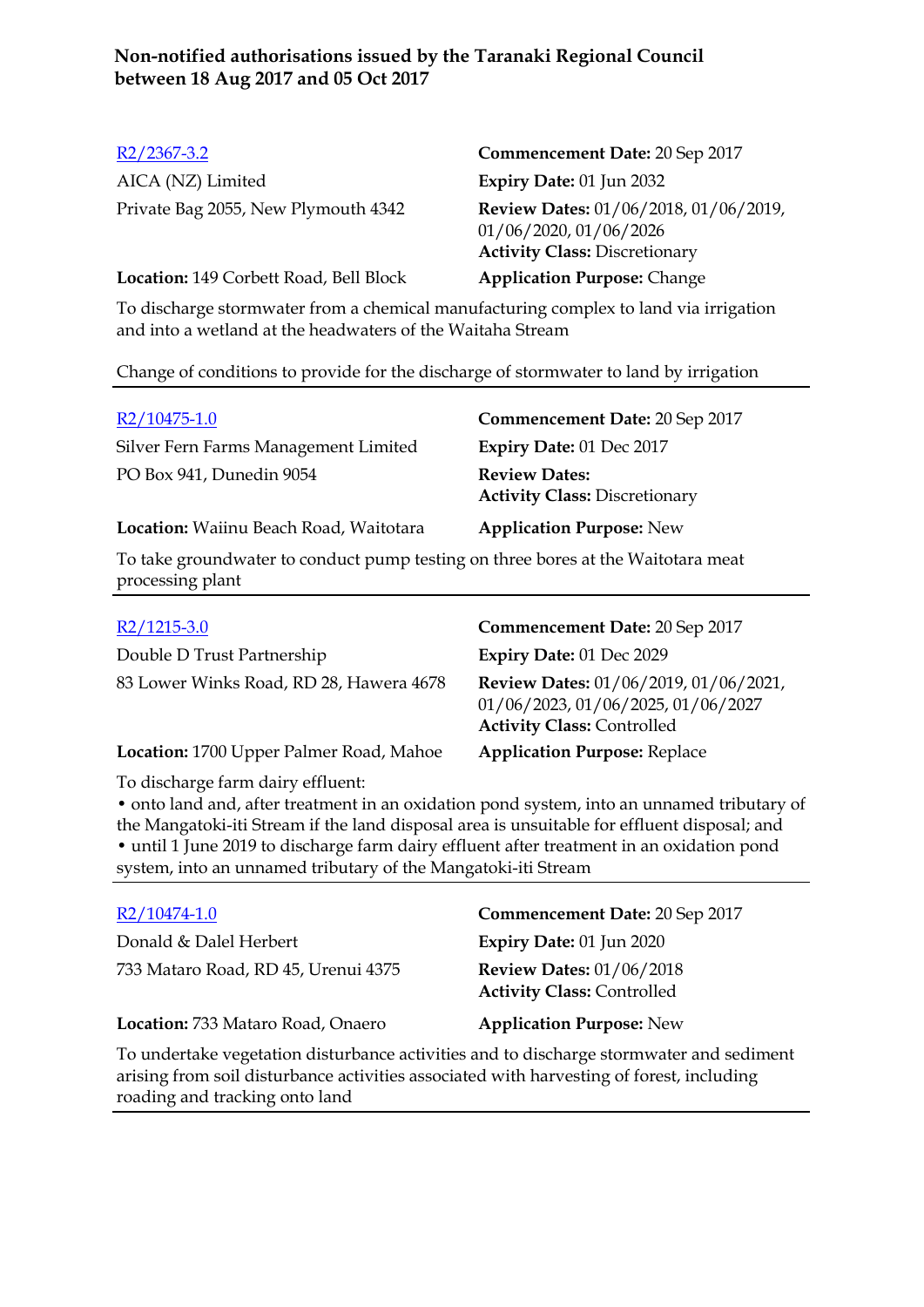| $R2/2452-3.0$                                                                                         | Commencement Date: 25 Sep 2017                                                                                      |
|-------------------------------------------------------------------------------------------------------|---------------------------------------------------------------------------------------------------------------------|
| <b>Stratford District Council</b>                                                                     | Expiry Date: 01 Jun 2034                                                                                            |
| Chief Executive, PO Box 320, Stratford 4352                                                           | Review Dates: 01/06/2019, 01/06/2022,<br>01/06/2025, 01/06/2028, 01/06/2031<br><b>Activity Class: Discretionary</b> |
| Location: Cardiff Road, Cardiff                                                                       | <b>Application Purpose: Replace</b>                                                                                 |
| To dam water in the Konini Stream with a 1 metre concrete weir for the Stratford town<br>water supply |                                                                                                                     |
| $R2/5353-2.0$                                                                                         | <b>Commencement Date: 25 Sep 2017</b>                                                                               |
| <b>Stratford District Council</b>                                                                     | Expiry Date: 01 Jun 2034                                                                                            |
| Chief Executive, PO Box 320, Stratford 4352                                                           | Review Dates: 01/06/2019, 01/06/2022,<br>01/06/2025, 01/06/2028, 01/06/2031<br><b>Activity Class: Discretionary</b> |
| Location: Cardiff Road, Cardiff                                                                       | <b>Application Purpose: Replace</b>                                                                                 |
| To dam water in the Patea River with a 2.3 metre concrete weir for the Stratford town<br>water supply |                                                                                                                     |
|                                                                                                       |                                                                                                                     |
| $R2/10450-1.1$                                                                                        | Commencement Date: 27 Sep 2017                                                                                      |
| Shell Exploration NZ Limited                                                                          | Expiry Date: 01 Jun 2033                                                                                            |
| Private Bag 2035, New Plymouth 4342                                                                   | Review Dates: 01/06/2021, 01/06/2027<br><b>Activity Class: Discretionary</b>                                        |

**Location:** Coastal Marine Area, Tasman Sea, Pohokura

**Application Purpose:** New

To discharge heat and contaminants into land at depth in the coastal marine area, associated with the development, operation/production, maintenance and treatment of wells within the Pohokura Field

| R2/10477-1.0                                           | Commencement Date: 27 Sep 2017                                               |
|--------------------------------------------------------|------------------------------------------------------------------------------|
| Shell Exploration NZ Limited                           | <b>Expiry Date: 01 Jun 2033</b>                                              |
| Private Bag 2035, New Plymouth 4342                    | Review Dates: 01/06/2021, 01/06/2027<br><b>Activity Class: Discretionary</b> |
| Location: Coastal Marine Area, Tasman Sea,<br>Pohokura | <b>Application Purpose: New</b>                                              |

To discharge natural gas into land at depth in the coastal marine area, for the purpose of storage or other hydrocarbon recovery operations

| $R2/10476-1.0$                     | Commencement Date: 28 Sep 2017                                               |
|------------------------------------|------------------------------------------------------------------------------|
| Tess Johnston                      | Expiry Date: 01 Jun 2032                                                     |
| 5B Tawa Street, Inglewood 4330     | Review Dates: 01/06/2020, 01/06/2026<br><b>Activity Class: Discretionary</b> |
| Location: 298 King Road, Inglewood | <b>Application Purpose: New</b>                                              |

To construct a new bridge over the Manganaeia Stream, including associated disturbance of the stream bed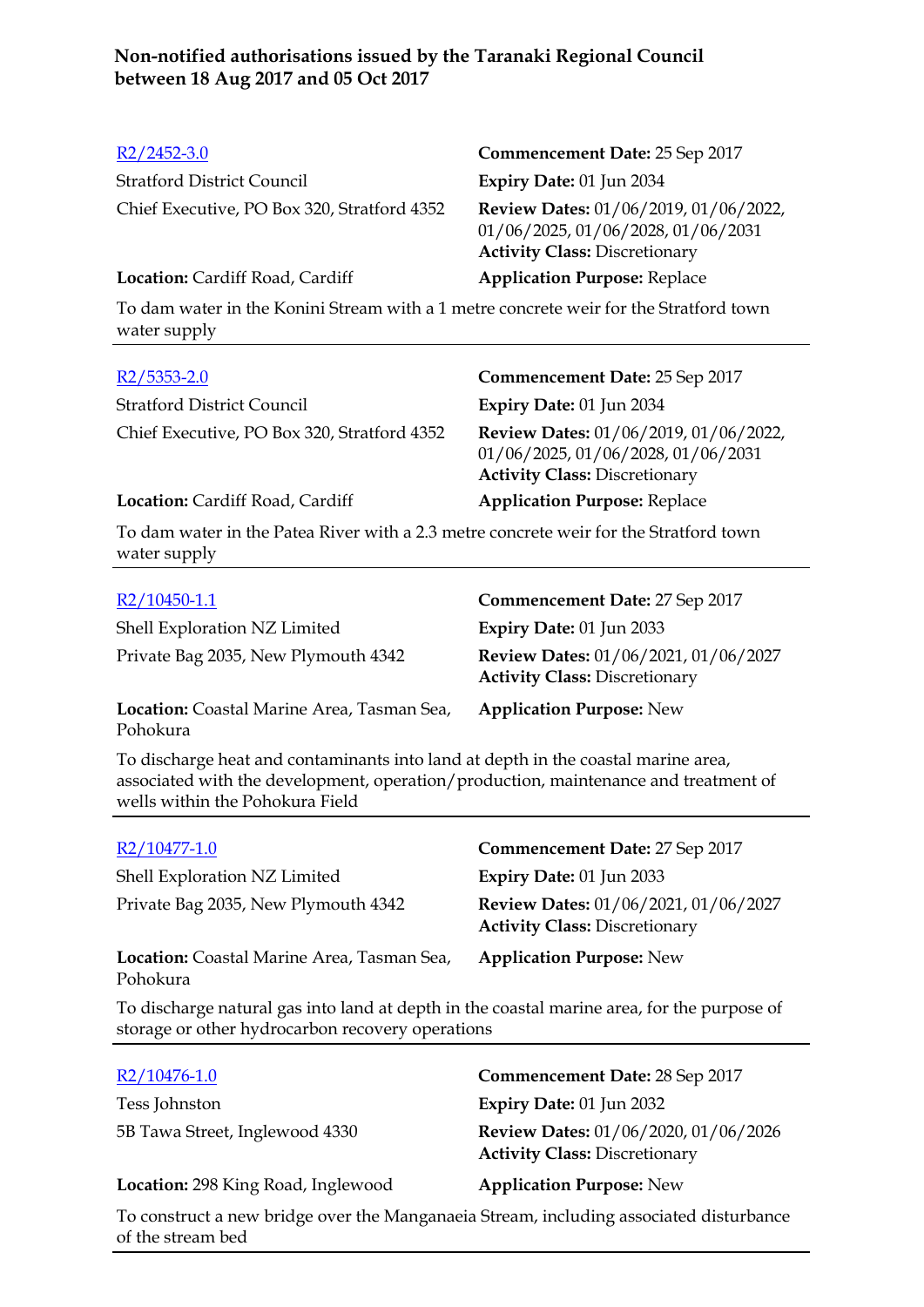| $R2/10473-1.0$                                                                     | Commencement Date: 28 Sep 2017                                                              |
|------------------------------------------------------------------------------------|---------------------------------------------------------------------------------------------|
| Aviagen New Zealand Limited                                                        | Expiry Date: 01 Jun 2036                                                                    |
| PO Box 3395, Fitzroy, New Plymouth 4341                                            | Review Dates: 01/06/2024, 01/06/2030<br><b>Activity Class: Controlled</b>                   |
| Location: Kaweora Road, Opunake                                                    | <b>Application Purpose: New</b>                                                             |
| To discharge washdown water from the cleaning of a poultry shed onto and into land |                                                                                             |
|                                                                                    |                                                                                             |
| $R2/4324-2.1$                                                                      | <b>Commencement Date: 28 Sep 2017</b>                                                       |
| Lance Trust                                                                        | Expiry Date: 01 Dec 2028                                                                    |
| PO Box 1, Waverley 4544                                                            | <b>Review Dates: 01/06/2022</b><br><b>Activity Class: Discretionary</b>                     |
| Location: 1703 State Highway 3, Waverley                                           | <b>Application Purpose: Change</b>                                                          |
| To discharge farm dairy effluent onto land                                         |                                                                                             |
| Change of conditions to increase the herd size                                     |                                                                                             |
| R <sub>2</sub> /0489-2.3                                                           | <b>Commencement Date: 29 Sep 2017</b>                                                       |
| Trustpower Limited                                                                 | Expiry Date: 01 Jun 2040                                                                    |
| Private Bag 12023, Tauranga 3143                                                   | Review Dates: 01/06/2022, 01/06/2028,<br>01/06/2034<br><b>Activity Class: Discretionary</b> |
| Location: Patea Hydroelectric Power Scheme,<br>Maben Road, Hurleyville, Patea      | <b>Application Purpose: Change</b>                                                          |

To dam the Patea River (forming Lake Rotorangi) and divert water from Lake Rotorangi through the Scheme's intake structure, the service spillway, auxiliary spillway and emergency spillway, for hydro-electric power generation purposes

Change of conditions to reference a new flow monitoring site and increase the minimum flow requirement

| $R2/0491-2.1$                                                                           | Commencement Date: 29 Sep 2017                                                              |
|-----------------------------------------------------------------------------------------|---------------------------------------------------------------------------------------------|
| Trustpower Limited                                                                      | Expiry Date: 01 Jun 2040                                                                    |
| Private Bag 12023, Tauranga 3143                                                        | Review Dates: 01/06/2022, 01/06/2028,<br>01/06/2034<br><b>Activity Class: Discretionary</b> |
| Location: Patea Hydroelectric Power Scheme,<br>Maben Road, Hurleyville, Patea           | <b>Application Purpose: Change</b>                                                          |
| To take and use water from Lake Retarance for bydre, electric power concretion purposes |                                                                                             |

To take and use water from Lake Rotorangi for hydro-electric power generation purposes

Change of conditions to reference a new flow monitoring site and increase the minimum flow requirement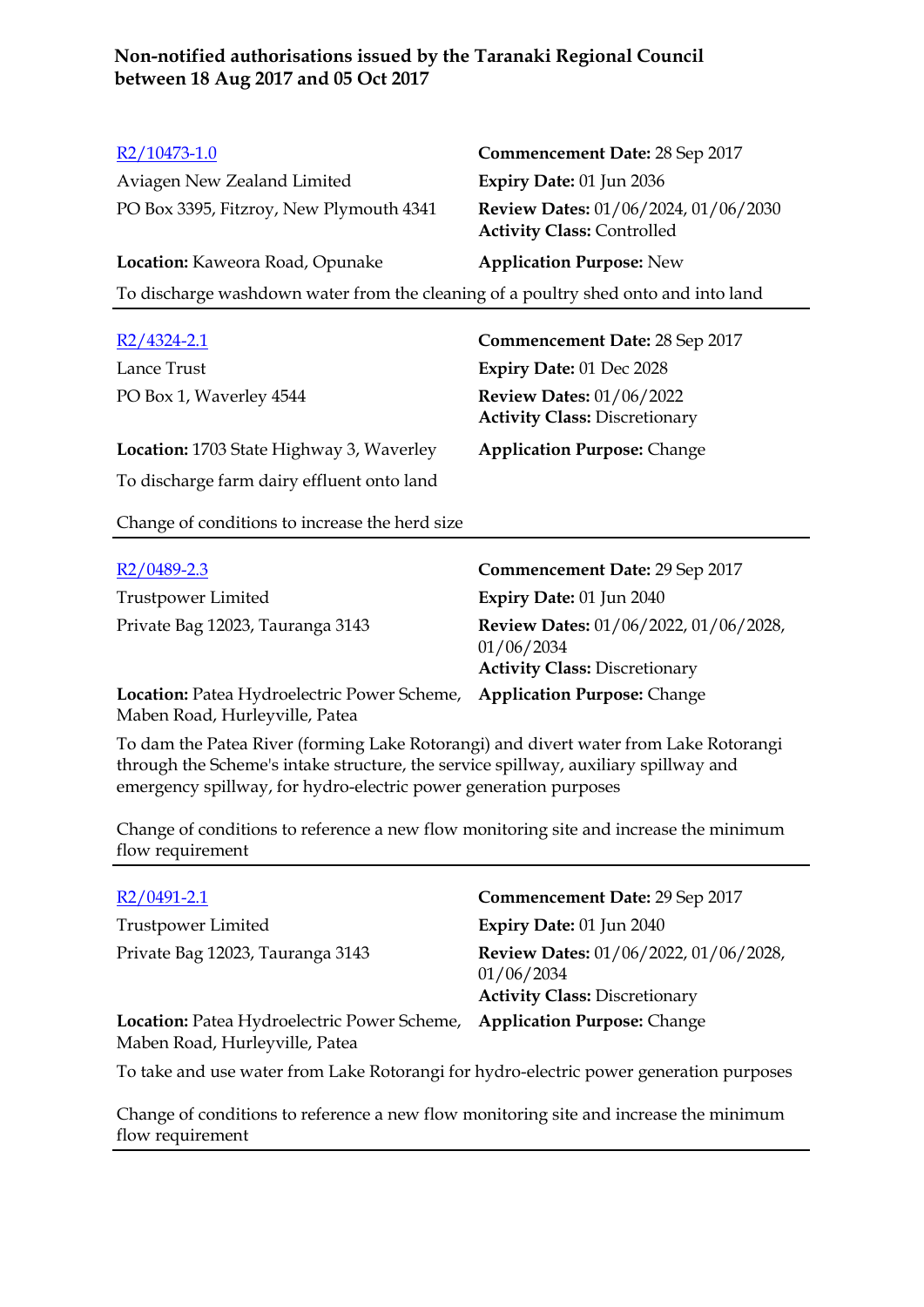| $R2/7190-1.1$                                                                 | Commencement Date: 29 Sep 2017                                                              |
|-------------------------------------------------------------------------------|---------------------------------------------------------------------------------------------|
| Trustpower Limited                                                            | Expiry Date: 01 Jun 2040                                                                    |
| Private Bag 12023, Tauranga 3143                                              | Review Dates: 01/06/2022, 01/06/2028,<br>01/06/2034<br><b>Activity Class: Discretionary</b> |
| Location: Patea Hydroelectric Power Scheme,<br>Maben Road, Hurleyville, Patea | <b>Application Purpose: Change</b>                                                          |

To discharge water from the Patea power house and the main service spillway to the Patea River for hydro-electric power generation purposes

Change of conditions to reference a new flow monitoring site and increase the minimum flow requirement